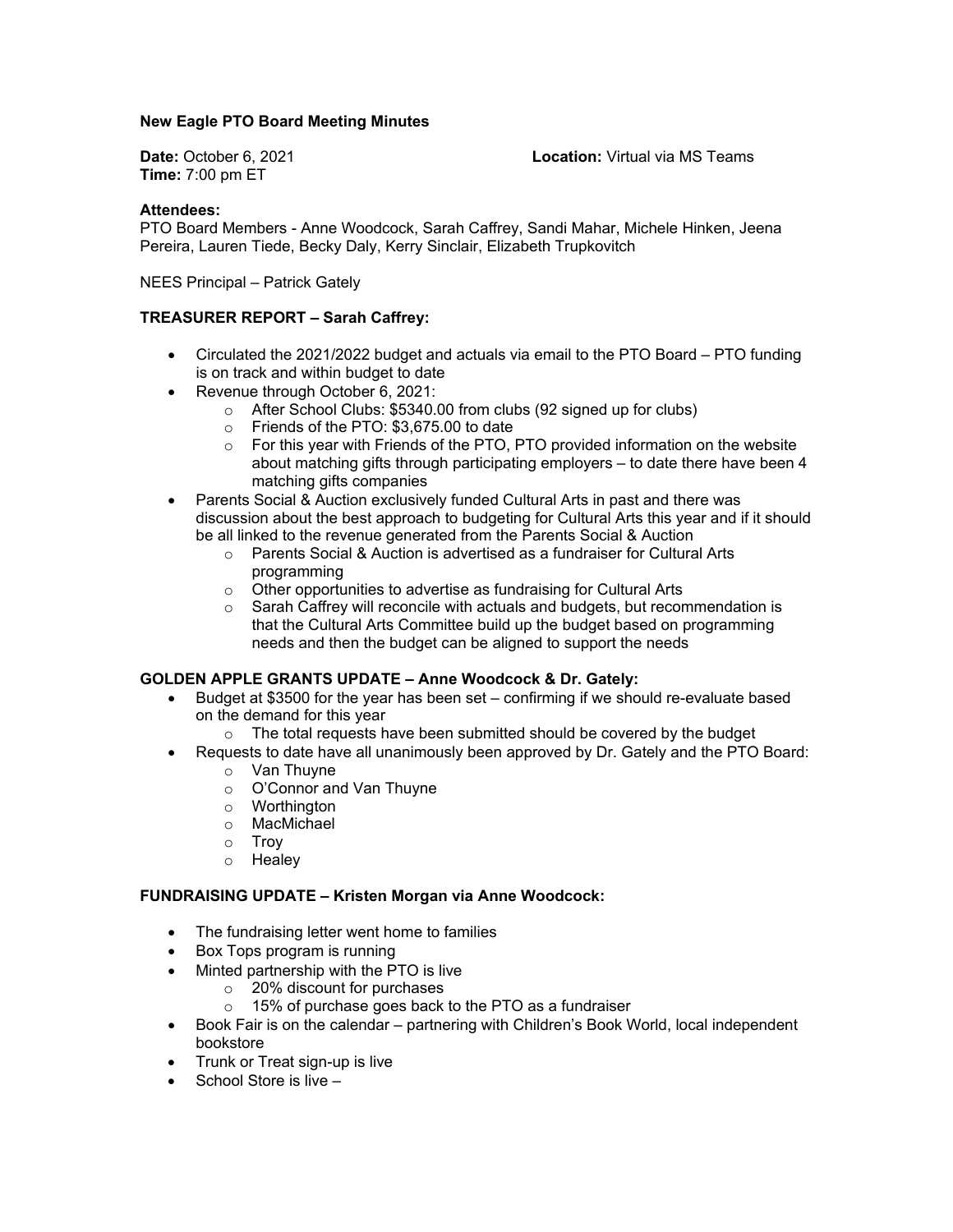- o Online school store is up and can handle custom items request to share ideas for items that could be customized
- o Additionally PTO is looking for a volunteer to manage the online store
- $\circ$  4<sup>th</sup> grade parents will be running an in-person store, which fundraises to support the  $4<sup>th</sup>$  grade activities for the year
- Spirit Wear Anchors Away is live and available for orders
- Work is being done on various restaurant partnership for New Eagle Nights Out:
	- o Paladar Latin Kitchen Hispanic Heritage Month (ending October 15)
		- o Handel's Homemade Ice Cream Anne Woodcock is working with them to organize
		- $\circ$  Also an opportunity for Diwali on November 4 and try to coordinate another NENO
		- $\circ$  Jeena Pereira will check with Kristen on confirming some of the other nights and opportunities

### **Long-Term Giving Ideas – Becky Daly:**

- Discussion on the potential for the NEES PTO supporting scholarships for former NEES going off to college
	- $\circ$  Suggestion to look at what is being done by Flight & T&E Care  $\circ$  Suggestion to connect with Sandy Gorman and the team at Flic
	- Suggestion to connect with Sandy Gorman and the team at Flight, there could be the option for the NEES PTO to contribute to Flight for them to execute through their current process
- Professional development for teachers not really a need as it is satisfied through the NEES school budget
- Potential budget needs:
	- o Additional playground space, something like a Kindergarten playground space and some turf or all weather surfaces for kids to use through the winter
		- Can discuss with PTOs at the other schools and with facilities
		- Dr. Gately will talk to Beaumont and Devon Principals to understand what was involved in their recent play space additions
	- $\circ$  Upgrade the AV and sound system in the cafeteria potential to fund or also through the district as a facilities upgrade
	- $\circ$  Investment in something that creates temporary outdoor space for events in the future
		- Looking into the options with the District because it will need approval

#### **Day of Giving – December 9:**

- Charity event that wasn't executed last year, so we will need to go back to determine the details necessary for 2021
	- $\circ$  Assembly line of wrapping, so will need to look into holding within the social distancing and safety protocols for Covid

#### **PTO CALENDAR UPDATES:**

- 3<sup>rd</sup> Grade Sock Hop is going to take place, last one was in 2019
	- o It is going to be done outside May 19, 2022<br>  $\circ$  PE department teaches everyone the dances
		- PE department teaches everyone the dances ahead of the event as part of the curriculum

## **REVIEW OF COMMITTEES:**

#### **Digital Communications & Website – Judy Reiter via Anne Woodcock:**

• Rachel Kramer has volunteered to run the PTO email blast

#### **Cultural Arts – Sandi Mahar, Jeena Pereira**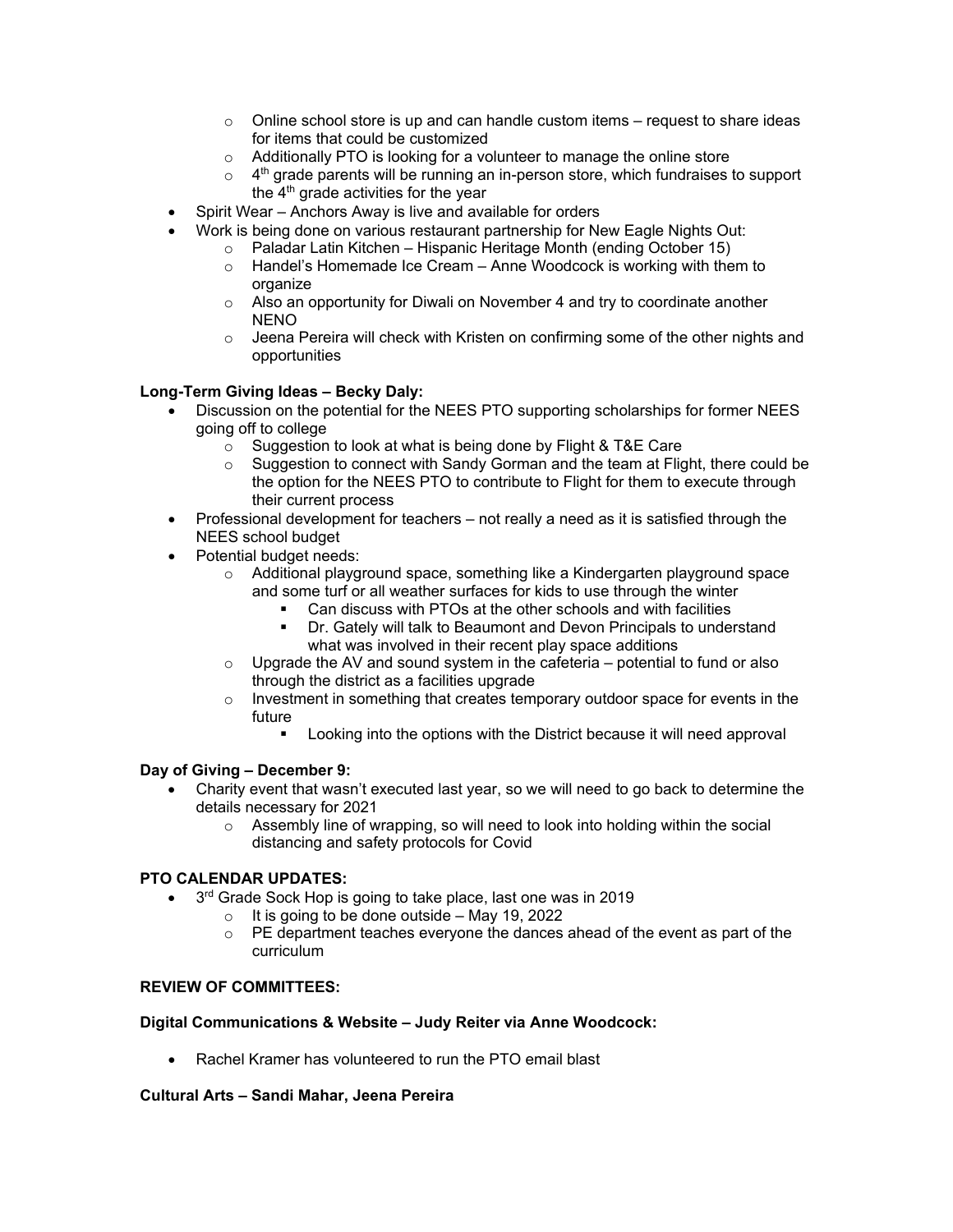- $3<sup>rd</sup>$  Grade TeePee Raising event was successful  $4<sup>th</sup>$  grade was able to experience this as well since they missed out on it last year
- Mother Goose is taking place this Friday, October 8, 2021
- Will not be able to do the Franklin Institute because they are not offering virtual or inperson events this year, so there is outreach around using the National Weather Service again for this year
- October 20, 2021 Dinosaur Dig for  $2^{nd}$  and  $3^{rd}$  grade (since they missed it last year) in the cafeteria
- October 25, 2021 Beekeeper presentation for  $3^{rd}$  and  $4^{th}$  graders (since they missed it last year), rain date on October 26
	- o Need for 8 parent volunteers to cover the sessions
	- $\circ$  Judy Reiter will set up the volunteer sessions ask on the website
- Academy of Natural Sciences will be doing a virtual event for the  $2<sup>nd</sup>$  graders still waiting on the dates either November 9 or November 16, 2021

## **Diversity & Inclusion – Sandi Mahar, Jeena Pereira**

- Lending Library: Working on the lending library for parents for resources and incorporate it with the Book Fair through the Wish List
- Trunk or Treat DEI suggestions:
	- $\circ$  Finding ways to include everyone in events if they don't celebrate or partake in the Halloween events – wanted to include everyone and be sure there are activities for harvest or other themes:
		- "Create a Scarecrow" as an option if the Trunk or Treat fills up or as an additional event activity
	- $\circ$  Considering option for waiving the \$25 fee or finding a way to support the \$25 fee for others to participate
		- Anne is checking on the way that the PTO already supports families that want to go to the Trunk or Treat event to be supported
	- $\circ$  Another potential idea would be to offer tables for those that have limitations with cars for usage for decorating rather than a trunk
- PTO President's Meeting Ideas to Share:
	- o Anne Woodcock proposed an idea from the PTO President's Meeting to look into inviting some of the Diversity & Inclusion student organizations from Conestoga High School to participate in the NEES programs and provide some programming that is appropriate for elementary schools – this was supported as something to pursue by the NEES PTO Board
	- $\circ$  Parent Book Club at Hillside around social education issues and taking guidance from Child Education Institute on books and having someone leading discussions around childhood education as an event for parents – NEES PTO will pursue as an option/idea for the Winter or Spring

# **Volunteer & Recruiting – Lauren Tiede, Elizabeth Tropkovitch**

- We are tracking in NEES PTO Google Docs all the volunteers that are participating in the PTO event both for recognition and as part of being a non-profit
- Staff Appreciation Winter Breakfast from parents giving the social distance spacing and need to eat outside as part of safe COVID protocols, so options would likely to go with an option that is boxed for grab & go
- Halloween Parties
	- o Will not be able to do the traditional Halloween party in the classroom
	- o Lauren Tiede suggested the PTO offer options to sponsor or support various activities in the classroom for the students or if the parade is rained out, which was supported by the NEES PTO Board and Dr. Gately
- New Parent Mixer
	- o 15 RSVPs currently